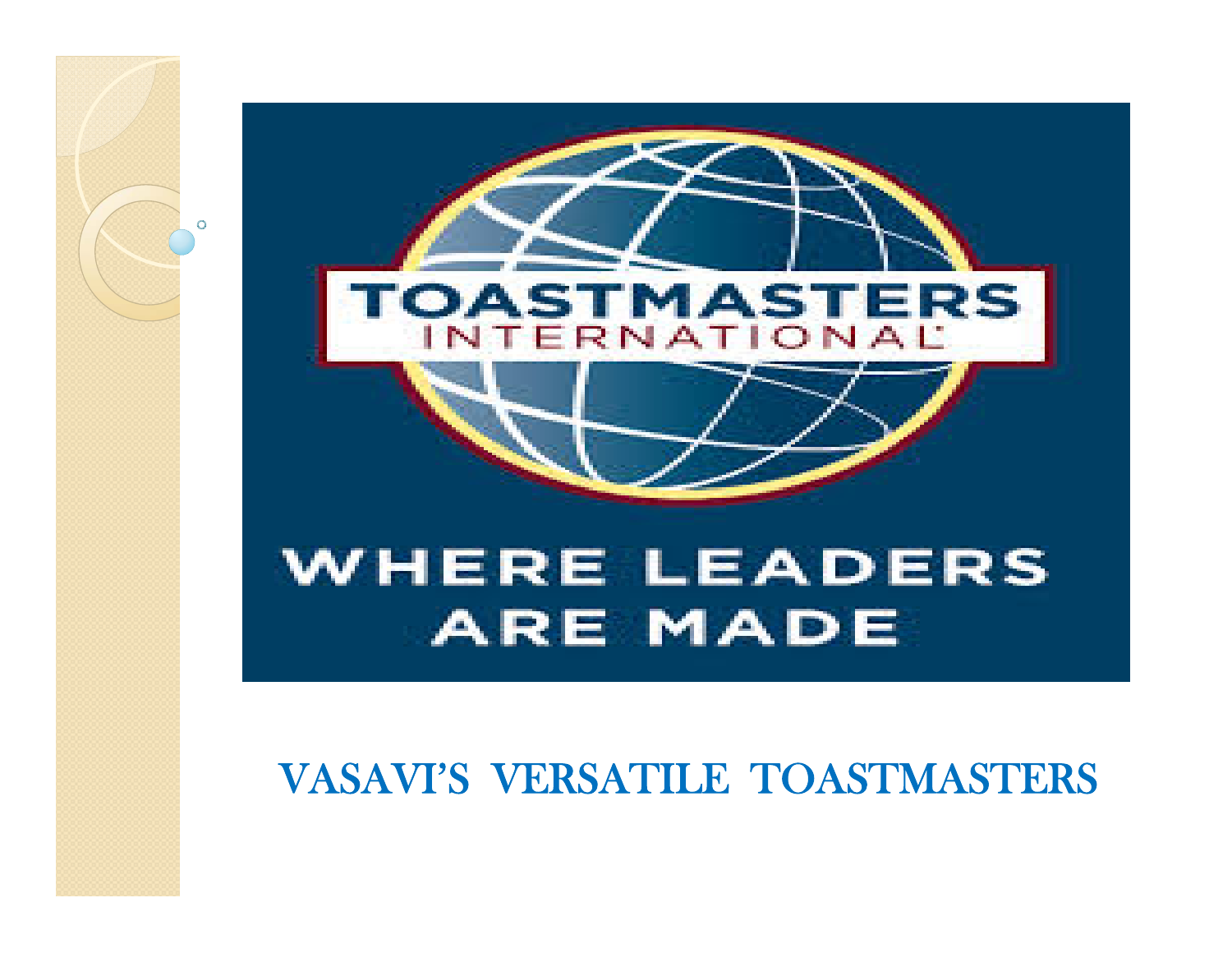# The Mission of Toastmasters

"Toastmasters International provides a supportive and positive learning experience in which members are empowered to develop communication and leadership skills, resulting in greater self-confidence and personal growth."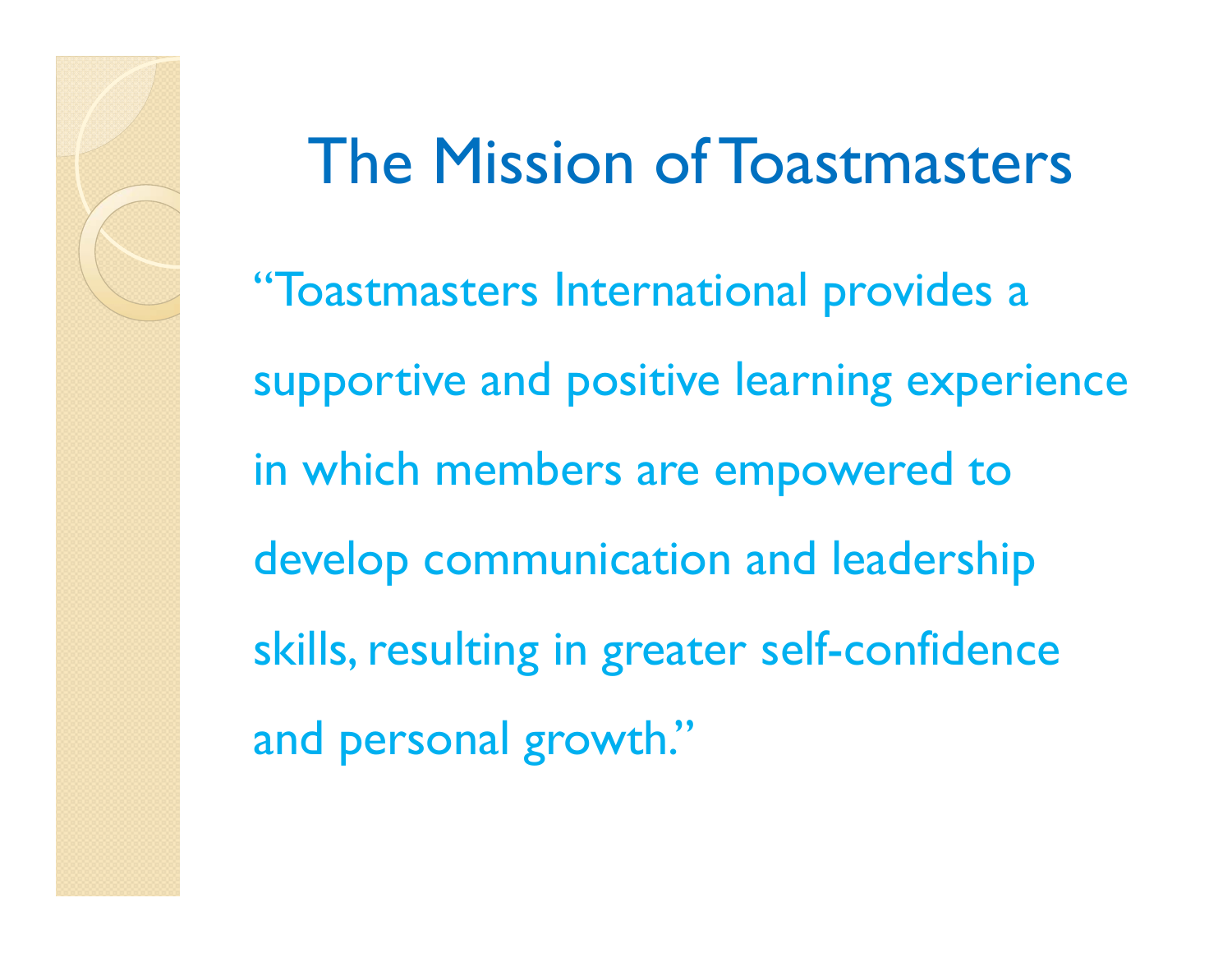# **The objective of the club**

Since 1924, Toastmasters International has

been recognized as the leading organization

dedicated to communication and leadership

skill development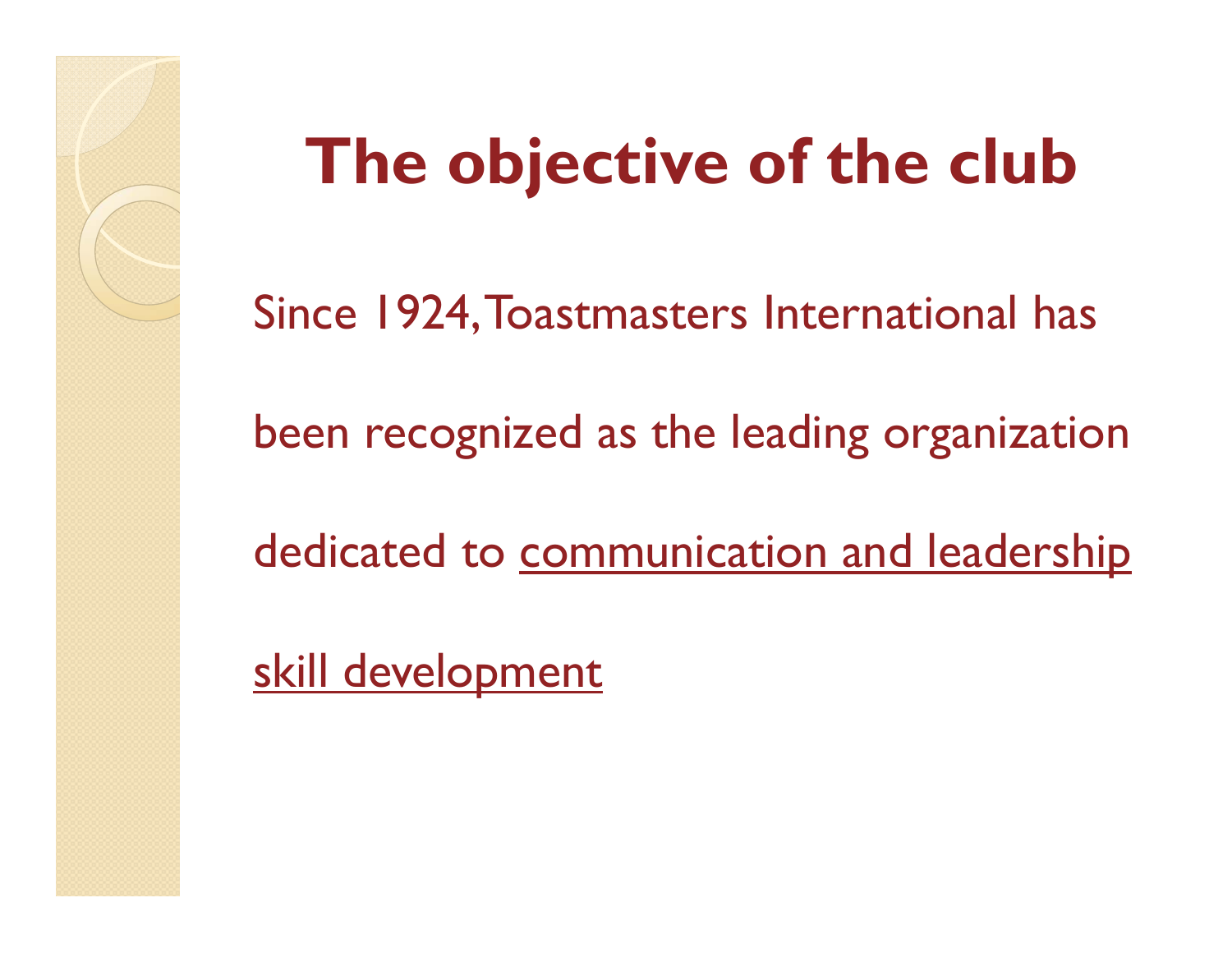

# The toastmasters will be able to find their path to leadership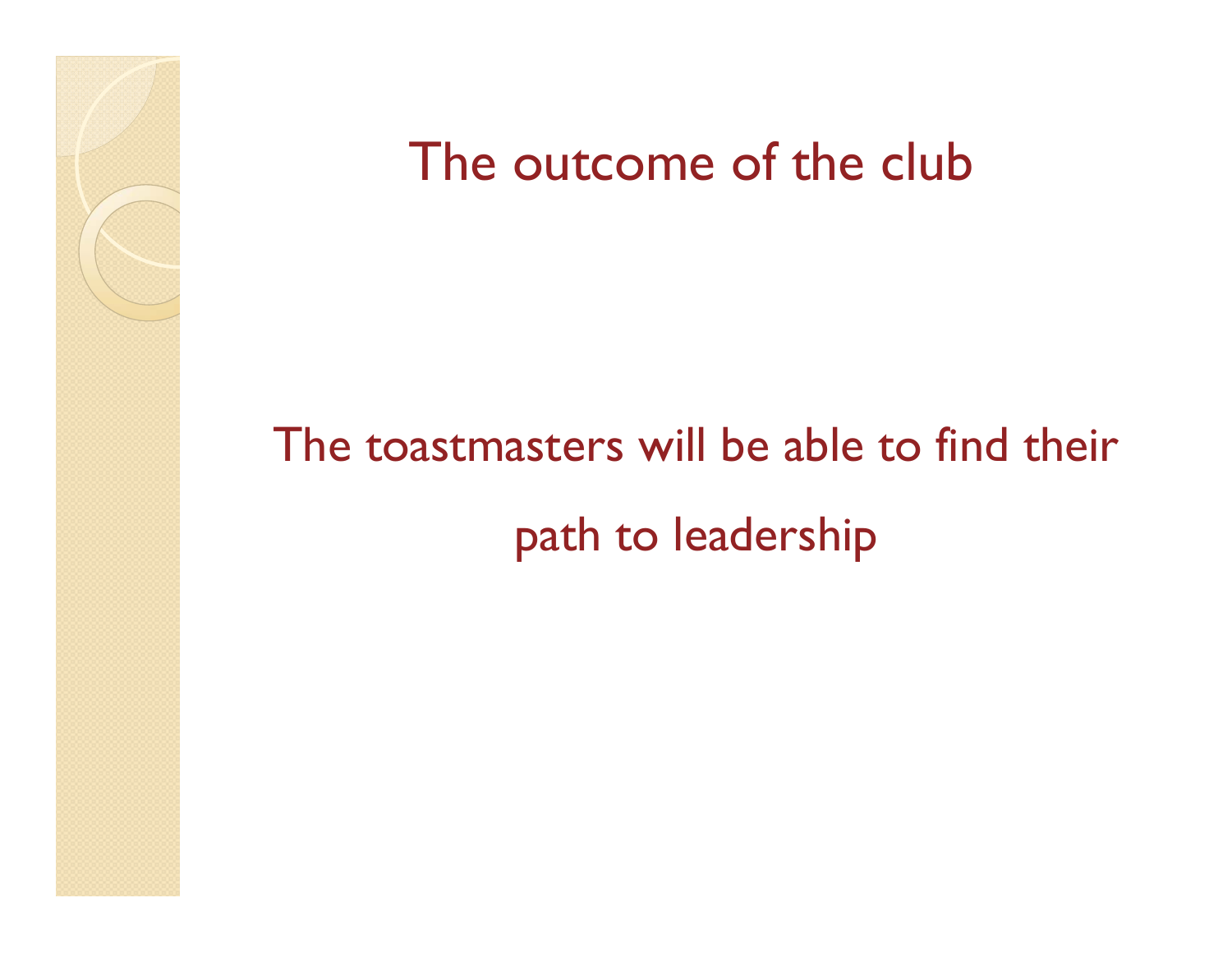### Date wise plan for BE  $2/4 - 3$ <sup>rd</sup> semester

| <b>S.NO</b>                                 | <b>DATE</b>             | <b>ACTIVITY</b>                                                                                | <b>MODE</b>                           |  |
|---------------------------------------------|-------------------------|------------------------------------------------------------------------------------------------|---------------------------------------|--|
|                                             | 27/7/17                 | Rules and regulations of the club,<br>forming groups, getting students to<br>share their ideas | Video on a<br>toastmasters<br>session |  |
| $\overline{2}$                              | 3/8/17                  | An expert talk on what is expected<br>from a young toastmaster                                 | Q&A                                   |  |
| $\overline{3}$                              | 10/8/17                 | Table topic and a round of<br>toastmaster speech                                               | <b>Feedback</b>                       |  |
| $\overline{4}$                              | 17/8/17                 | Word play topic followed by speech                                                             | <b>Feedback</b>                       |  |
| 5                                           | 24/8/17                 | A sentence topic followed by speech                                                            | <b>Feedback</b>                       |  |
| 6                                           | 31/8/17                 | <b>Expert evaluation</b>                                                                       | Q&A                                   |  |
| $\overline{7}$                              | $7/9/17$ and<br>14/9/17 | Competition                                                                                    | Expert to Judge                       |  |
| 8                                           | 21/9/17                 | Certification                                                                                  |                                       |  |
| Venue-The seminar hall in PIM -Ground floor |                         |                                                                                                |                                       |  |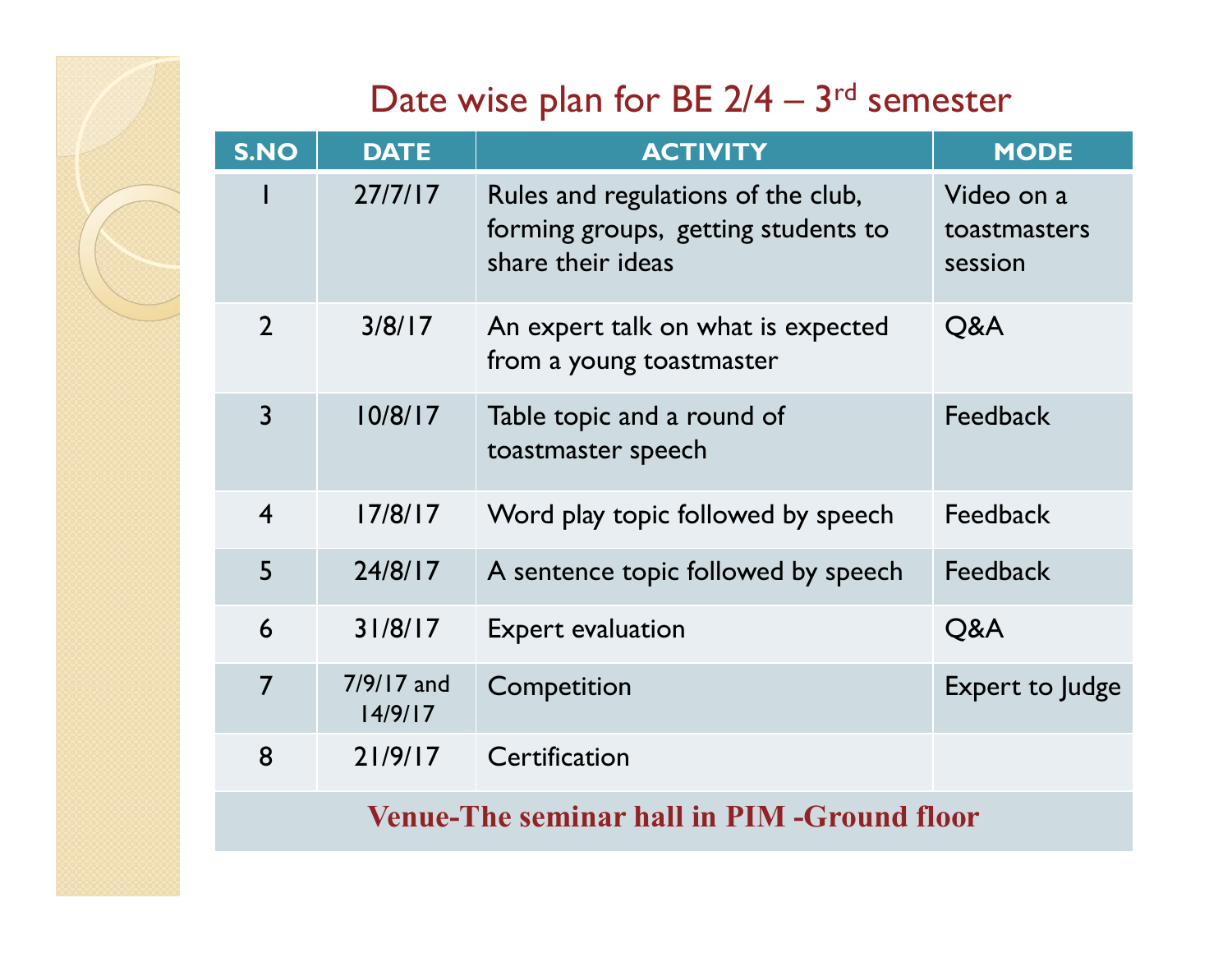### Date wise plan for BE 3/4 – 5th semester

| <b>S.NO</b>      | <b>DATE</b> | <b>ACTIVITY</b>                                                                                | <b>MODE</b>                           |
|------------------|-------------|------------------------------------------------------------------------------------------------|---------------------------------------|
|                  | 28/7/17     | Rules and regulations of the club,<br>forming groups, getting students to<br>share their ideas | Video on a<br>toastmasters<br>session |
| $\overline{2}$   | 4/8/17      | An expert talk on what is expected<br>from a young toastmaster                                 | Q&A                                   |
| $\overline{3}$   | 11/8/17     | Table topics and a round of<br>toastmaster speech                                              | Feedback                              |
| $\boldsymbol{4}$ | 18/8/17     | Word play topic followed by<br>speech                                                          | Feedback                              |
| 5                | 1/9/17      | A sentence topic followed by<br>speech                                                         | Feedback                              |
| 6                | 8/9/17      | <b>Expert evaluation competition</b>                                                           |                                       |
| 7                | 15/9/17     | Certification                                                                                  |                                       |

**Venue-The Seminar Hall in PIM**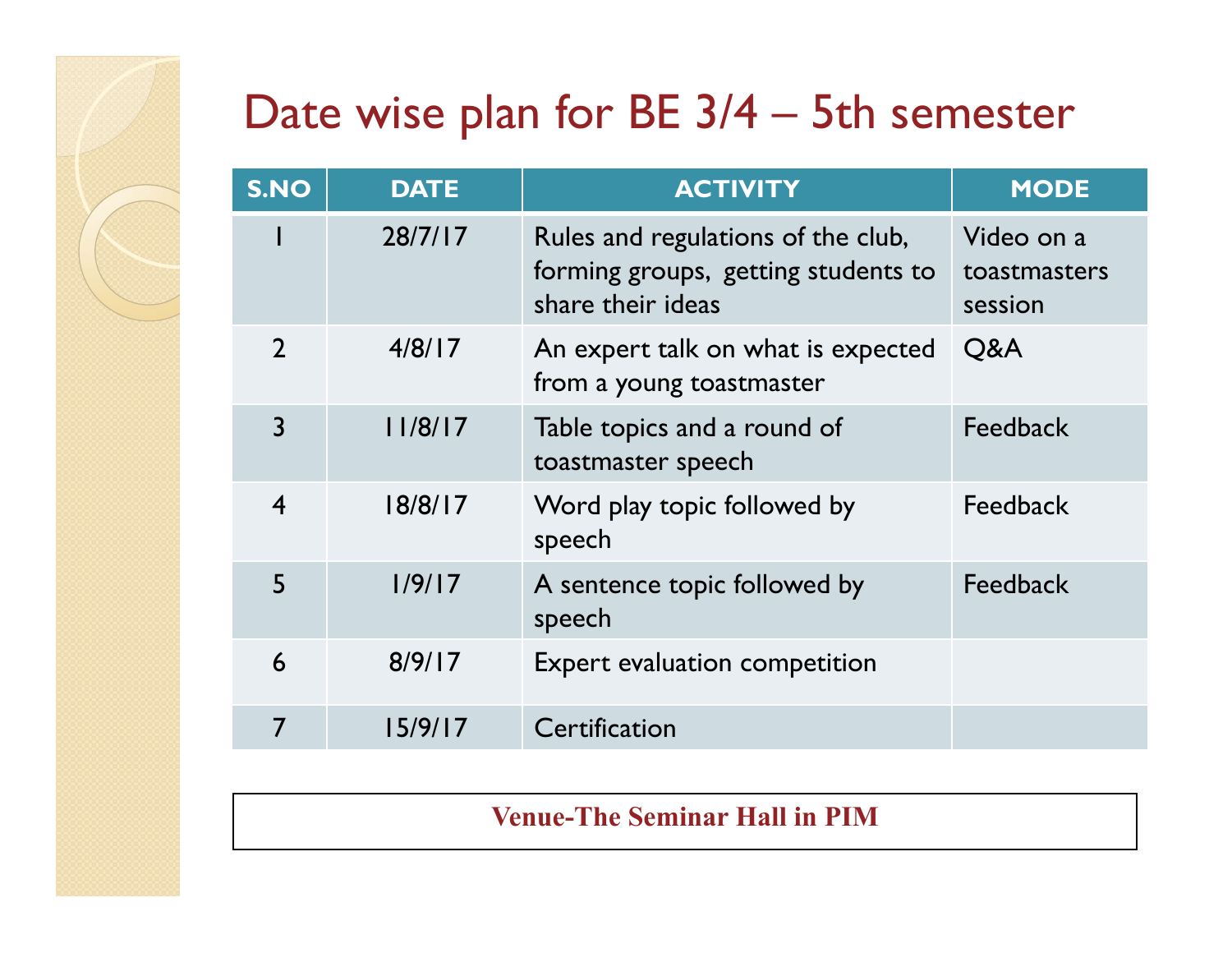## Different strokes for different people

#### **Timer**

A Timer is responsible for monitoring the time of meeting segments and speakers. **Toastmaster** 

The Toastmaster is a meeting's director and host.

#### **Topicsmaster**

The Topicsmaster delivers the Table Topics portion of the meeting.

#### **Meeting Speaker**

Every speaker is a role model and club members learn from one another's speeches. **Table Topics Speaker** 

Table Topics helps members develop their impromptu speaking skills.

#### **Evaluator**

Evaluators provide verbal and written feedback to meeting speakers.

#### **General Evaluator**

The General Evaluator evaluates everything that takes place during the club meeting.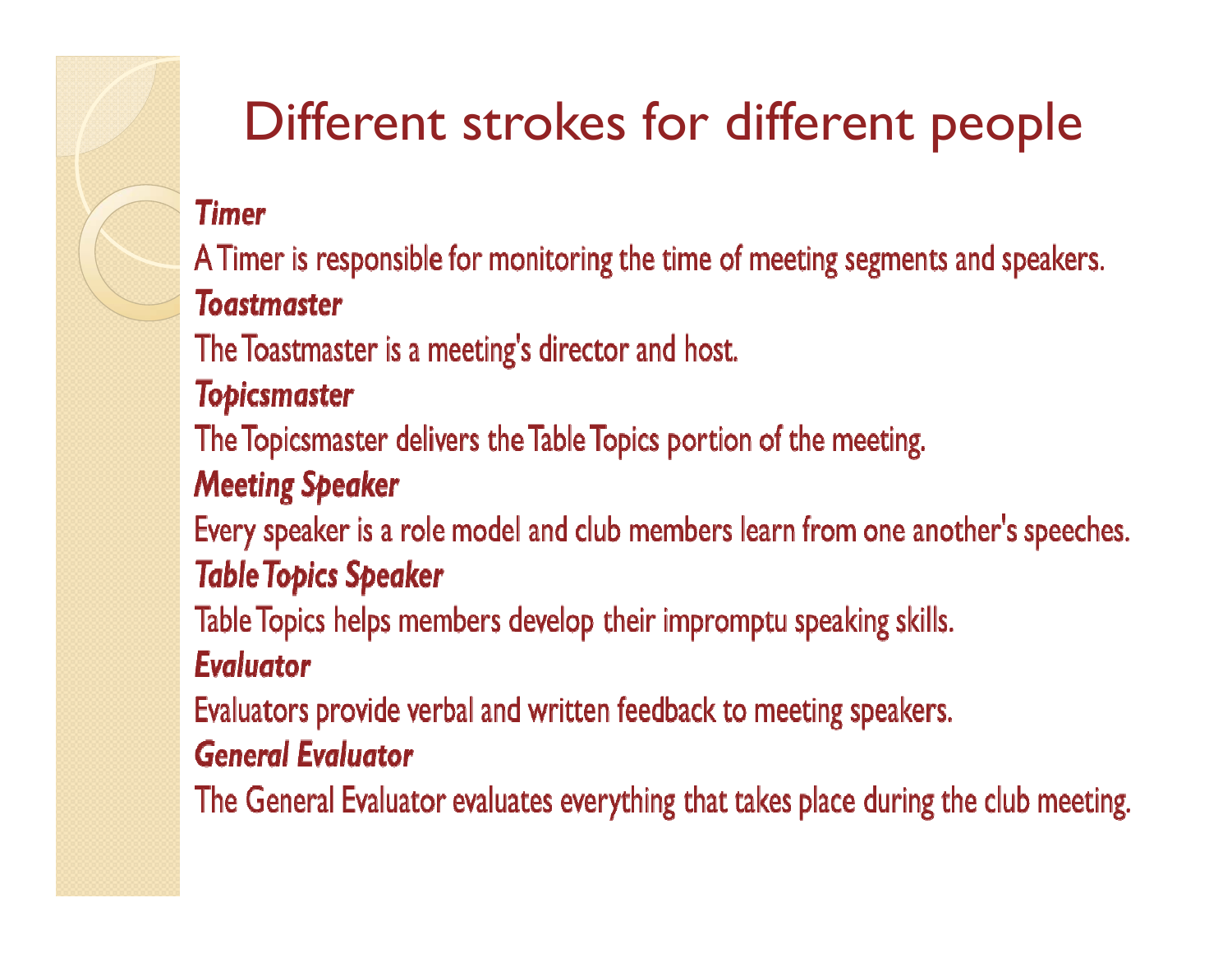#### **HTTPS://WWW.TOASTMASTERS.ORG/MEMBERSHIP/CLUB-MEETING-ROLES**

#### **VasaviVersatile Toastmasters Club**

#### **Your form was successfully submitted!**

- Thank you for requesting more information about starting a Toastmasters club. The **All About Toastmasters brochure** will give you important insight on the Toastmasters organization and its benefits.
- We have notified one of our **Toastmasters representatives** in your area who will be in **contact with you**. Please feel free to ask any questions you may still have as they are happy to help you along your Toastmasters journey. You may also schedule **a free demonstration meeting** to experience a Toastmasters meeting first hand!
- If you'd like to start on your journey right away, download our **How to Build a Toastmasters Club guide**. It will help you with the process and contains all the forms required to start a Toastmasters club.